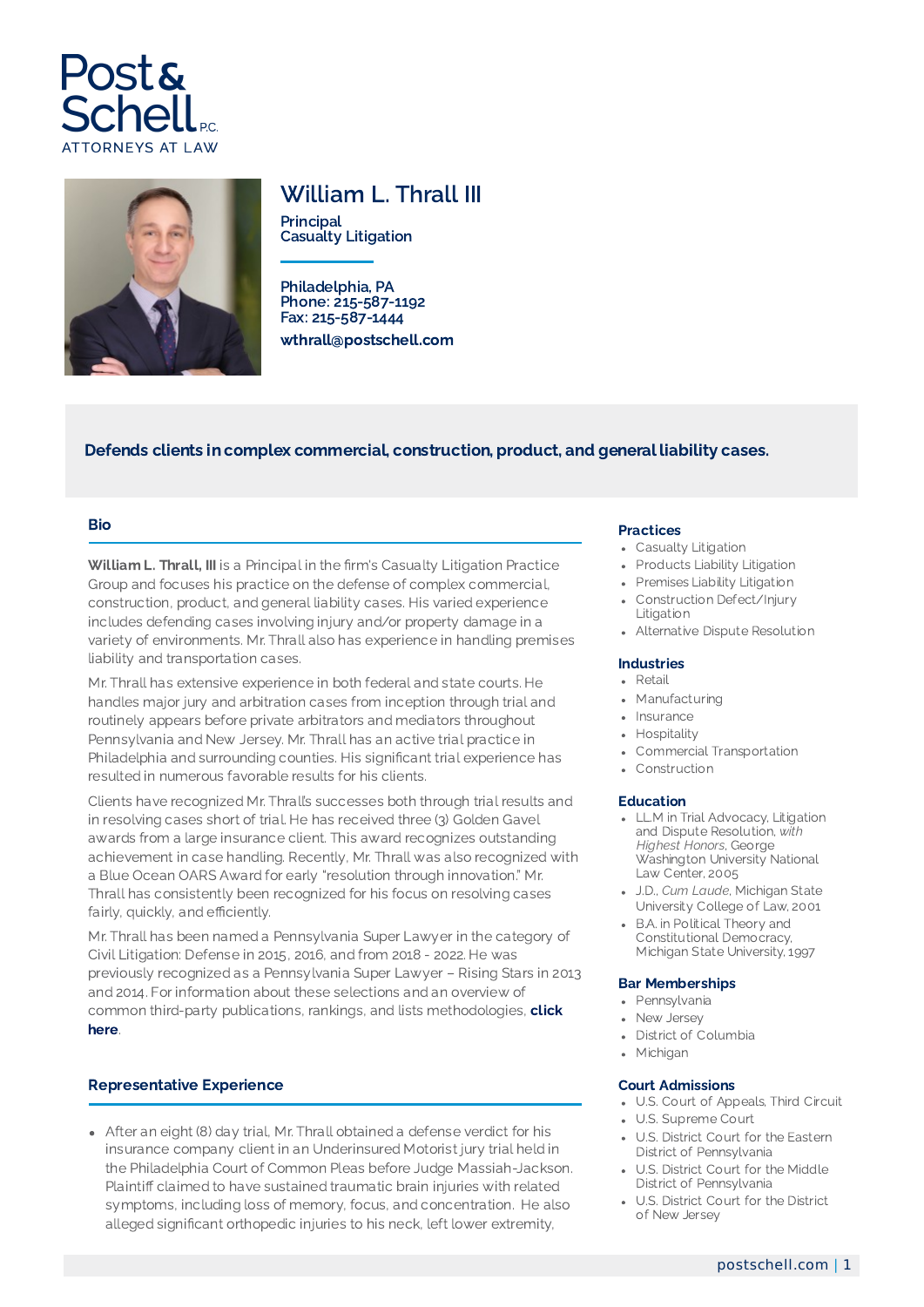

and low back. Plaintiff demanded seven figures to settle the claim, which included pain and suffering, past lost wages, and loss of future earning potential. The case involved a substantial expert battle, with each side presenting medical, vocational, and economic experts. At the conclusion of testimony, the jury concluded that Plaintiff did not sustain a serious impairment of a bodily function, and thus did not breach the limited tort threshold. Therefore, Plaintiff was not awarded anything for noneconomic damages. The jury also awarded no compensation for economic damages in the form of past and/or future wage loss.

- Contested trip and fall case in Philadelphia County. Both liability and damages were contested. Plaintiff presented a seven-figure settlement demand. After a failed mediation, Mr. Thrall resolved an insurance coverage issue with the additional defendant and employer of Plaintiff, agreeing to their dismissal in exchange for a 45% contribution toward any settlement or verdict and payment of our insured's legal fees and costs from tender through jury trial. Just before trial, a settlement offer of \$100,000.00 was rejected, with a revised demand of \$750,000.00. After a five (5) day jury trial, the jury found for Plaintiff in the amount of \$105,000 reduced by 33% comparative negligence. Post-Trial motions were filed and the case resolved for the amount of the jury award. Our insured paid only \$57,500.00.
- Defense verdict after three (3) days of jury trial in the Philadelphia Court of Common Pleas. The case arose from Plaintiff's purchase of a used motor vehicle from our insured – a large Philadelphia car dealership. Plaintiff alleged violations of the Magnuson-Moss Warranty Improvement Act and the Pennsylvania Unfair Trade Practices and Consumer Protection Law stemming from her purchase of the subject vehicle. Specifically, Plaintiff alleged that the defendant car dealership attempted to defraud the Plaintiff by failing to disclose a prior accident and numerous alleged defects with the subject vehicle, as well as violations of specific warranties. Following evidence and testimony from several witnesses, including competing expert witnesses, the Jury returned a verdict in favor of the insured.
- Successful defense of bicycle vs. motor vehicle accident case that started as a Major Jury case in the Philadelphia Court of Common Pleas. Prior to trial, through an agreement with Plaintiff's counsel, the case was remanded to the Compulsory Arbitration Program with an agreement that the results would be binding on all parties. Remanding the case to the Arbitration Program was a strategic move and streamlined the litigation process (saving both time and costs). By proving that Plaintiff's inattentiveness caused the accident, Mr. Thrall secured a defense verdict for his client. Per the agreement with Plaintiff's counsel, the verdict was not appealed.
- Fair resolution of Traumatic Brain Injury claim where the case originally had a seven figure demand. The early reports led to the case getting to mediation quickly, where a resolution was reached without the need for extensive discovery.
- Defense verdict at trial representing major retail chain in claimed \$1 million premises liability accident.
- Defense verdict at trial representing large commercial property owner against claims of alleged negligence involving vicious dog attacks.
- Dismissal of client on Motion for Summary Judgment in case involving allegations of defective maintenance of large condominium complex.
- Successful resolution of numerous large premises liability and automobile liability claims on behalf of several landscaping/snow removal contractors.

U.S. District Court for the Eastern District of Michigan